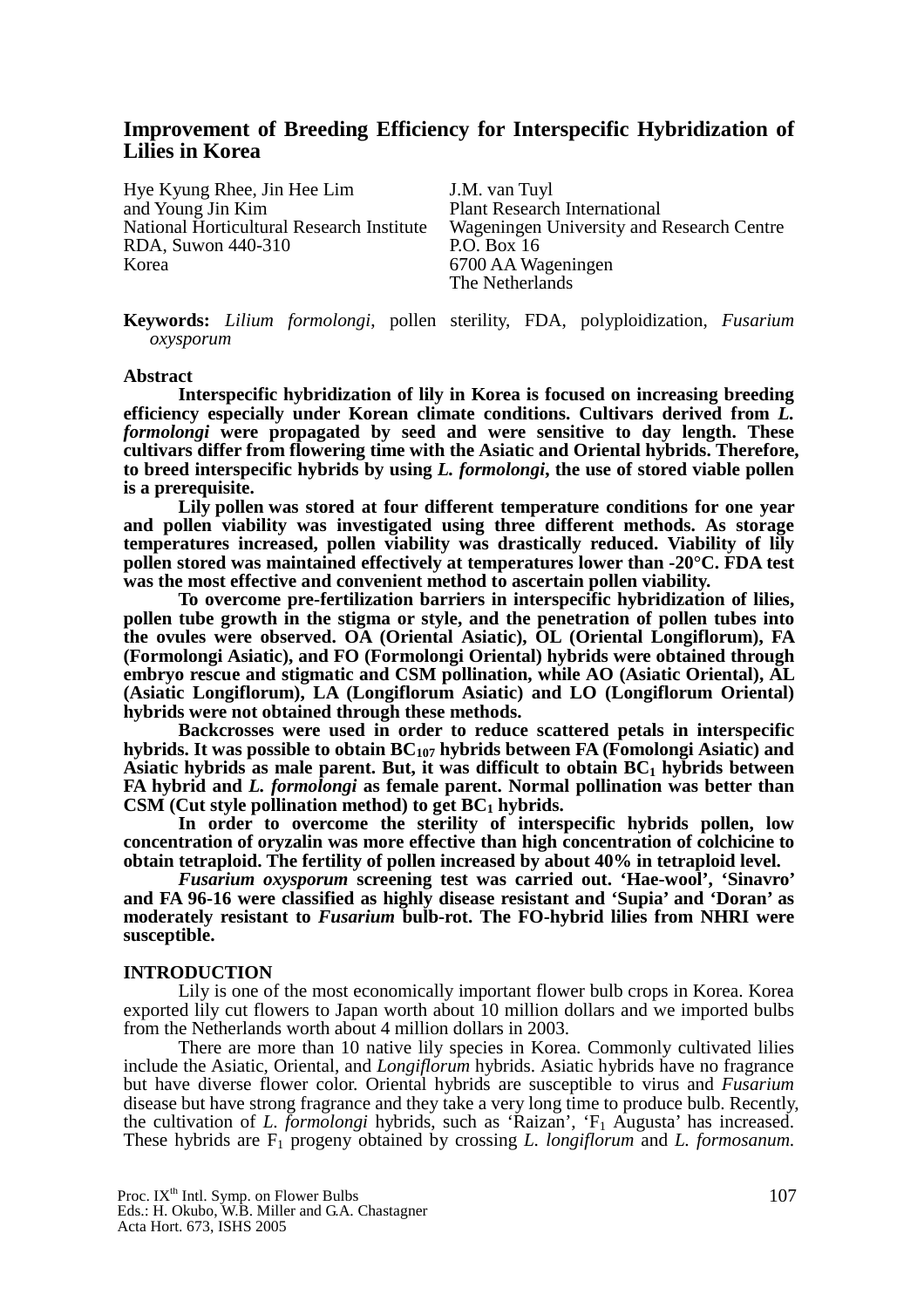The advantages of *L. formolongi* hybrids are seed propagation, shorter generation, upward flowering type, convenience of packing and transport of cut flower, and long stem. Since the early 1990s interspecific hybridization of lily has been carried out in NHRI of Korea (Rhee, 2002).

In lily breeding, interspecific hybridization and polyploidization have greatly contributed to the breeding of commercial LA hybrids, which are becoming more important in the market (Van Tuyl et al., 2003).

Interspecific hybridization of lily in Korea has focused on increasing breeding efficiency by using *L. formolongi* as female parent especially in Korean climate conditions. To enhance breeding efficiency, several experiments were conducted in this research, the objectives of which included the following: 1) To search for adequate storage condition and to sustain the viability of the pollen stored; 2) To identify pre-fertilization barriers in incongruent crosses; 3) To improve the percentage of interspecific hybrids obtained, through in vitro culture such as embryo rescue in incongruent crosses; 4) To overcome the sterility of  $F_1$  hybrid obtained from interspecific hybridization by in vitro chromosome doubling; and 5) To screen disease such as *Fusarium oxysporum.*

# **MATERIALS AND METHODS**

## **Plant Material**

Lily plants were cultivated in greenhouse and maintained at an average night and day temperature of  $20 \pm 5^{\circ}$ C and  $40 \pm 5^{\circ}$ C respectively. Normal culture practices for pest control, watering, ventilation, and fertilization were conducted.

## **Fluorescein Diacetate (FDA)**

Pollen viability was evaluated using fluorochromatic reaction with FDA (0.002% with 20% sucrose) by fluorescence microscopy.

## **In Vitro Pollen Germination**

Pollen germination test was performed in a medium containing 100 g sucrose, 5 g agar, and 20 mg boric acid per 1 L by light microscopy.

# **Pollen Tube Growth in Style**

Pollen tube growth in stigma and style was observed using aniline blue staining and UV-fluorescence. Fixing was conducted in a solution of ethanol 3:glacial acetic acid 1 (V/V) in 4°C refrigerator for 24 hours. Softening was done in the solutions of 2N NaOH for 4 hours in Asiatic hybrids as female parents, 3N NaOH for 4 hours in Oriental hybrids, and 2N NaOH for 6 hours in Formolongi hybrids. Samples were stained with 0.1% aniline blue (W/V) for 24 hours and observed using UV-microscope.

## **Penetration of the Pollen Tubes to the Ovule**

To determine the penetration of pollen tube in the micropyle, ovules which are 14 days after pollination were cleared in a mixture of lactic acid, glycerol and water (1:2:1) at 80°C for 1 hour, stained for 2 minutes in this solution supplemented with 1% aniline blue at the same temperature and destained again in the clearing solution at 100°C (modification of Gerlach, 1977; Janson et al., 1994). The number of ovules penetrated by a pollen tube was observed using a bright field microscope.

# **In Vitro Chromosome Doubling and Ploidy Analyzer**

The media were composed of MS (Murashige and Skoog, 1962), supplemented with 6% (w/v) sucrose, and adjusted to pH 5.8. Colchicine and oryzalin were treated for 3 hours, with 0.1-0.001% concentration in vitro lily scales. Ploidy level was detected with the ploidy analyzer-II (Partec Co. Munster).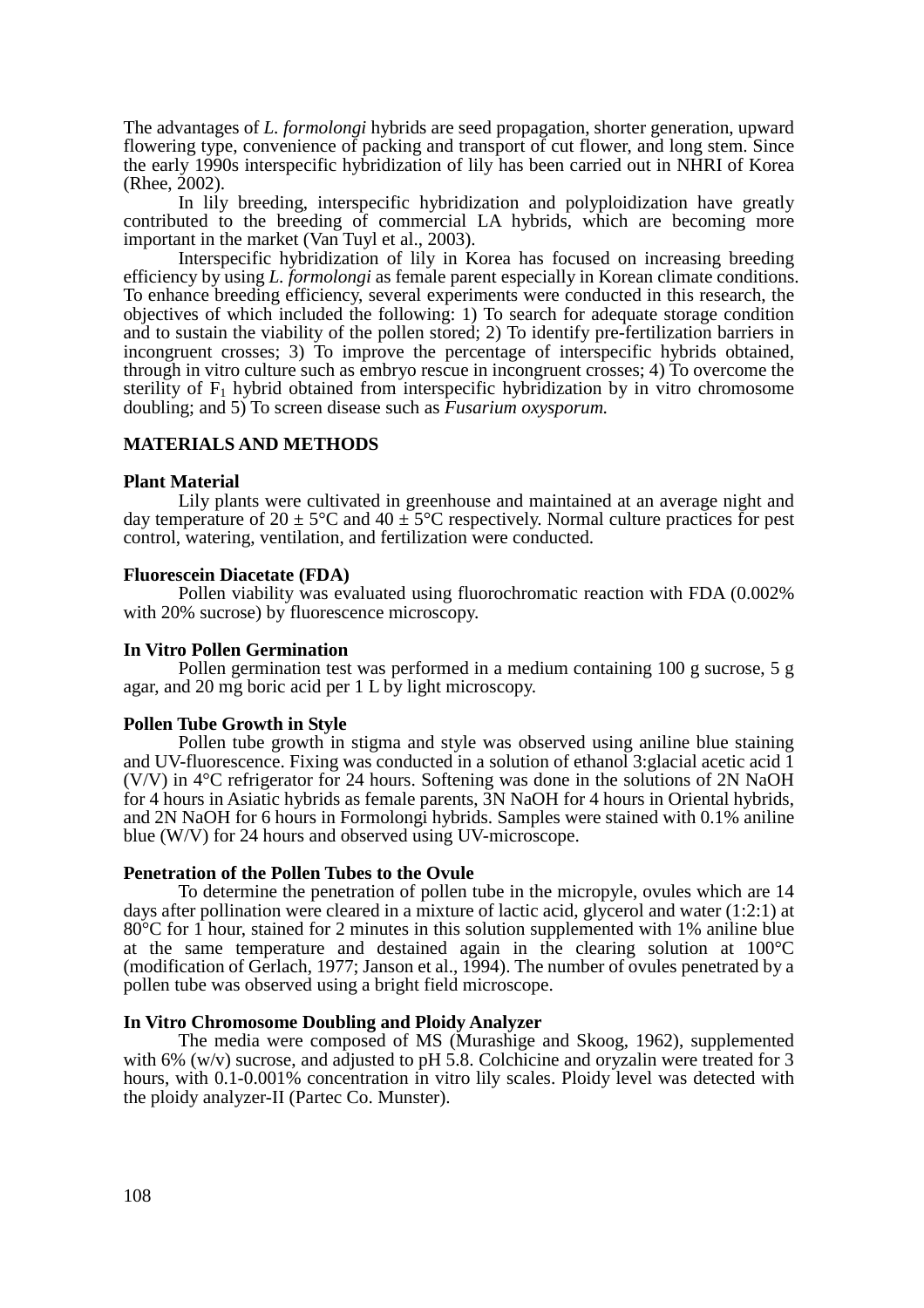### **Screening for** *Fusarium oxysporum*

*Fusarium oxysporum* f. sp. *lilii* (CPRO-Fol 4 and CPRO-Fol 11) were used (Straathof and Loffler 1994a.b). For soil infestation, the fungi were incubated for two weeks at 23°C in an autoclaved (120°C, 2h) 1 oatmeal: 4 soil mixture (w/w). Fully-grown cultures were ground and mixed in a 1:100 ratio with non-sterilized potting soil. The disease severity was observed visually using a disease rating according to the following ordinal scale:  $1 =$  'healthy',  $2 =$  slightly rotten',  $3 =$  'moderately rotten',  $4 =$  'heavily rotten',  $5 =$  'very heavily rotten' and  $\overline{6} =$  'completely decayed'.

#### **RESULTS AND DISCUSSIONS**

#### **Pollen Storage and Viability**

Lily pollen was stored at four different temperature conditions for one year and pollen viability was investigated using three different methods. As storage temperature was high, pollen viability was drastically reduced. Viability of lily pollen stored was maintained effectively at temperatures lower than -20°C. Pollen viability by FDA was significantly  $(p<0.05)$  correlated with the percentage of in vitro germination and seed maturity. FDA test was the most effective convenient method to investigate pollen viability. Also, we can estimate the viability deterioration by color change in lily pollen. As pollen viability of stored Oriental hybrids was very low, fresh pollen must be used instead when Oriental hybrids are used as male parent in lily breeding program.

### **Pollen Tube Growth and Penetration**

In intraspecific crosses, most pollen tubes reached the end of the style 2-3 days after pollination. Meanwhile, in interspecific crosses such as  $A \times I$  and  $L \times O$  hybrids, numerous pollen grains germinated in stigma, many pollen tubes grew along the stylar canal, and stopped growing at the upper part of the style. In other interspecific crosses such as O x L and A x O hybrids, few pollen tubes reached the end of the style. Also, in interspecific crosses such as  $F \times A$ ,  $F \times O$ , and  $O \times A$  hybrids, some pollen tubes reached the end of style. Crossing barriers in style of interspecific crosses include, the turning of many pollen tubes, the swelling of tube-tip, the abnormal growth and the coiling of tubes, and vertical direction (Fig. 1).

In intraspecific crosses (e.g.  $F \times F$ , O  $\times$  O, and A  $\times$  A hybrids, the percentage of pollen tube penetration into ovules was more than 60% using stigmatic pollination. In contrast, it was less than 5% in the cross of O x A and O x L hybrids and less than 7% in F x A and F x O hybrids. However, pollen tube penetration into the ovule was not observed in interspecific crosses of A x L and A x O hybrids, because ovaries have shrunken already at sample collection time (Fig. 2).

#### **Embryo Rescue for Preventing Post-fertilization Barriers**

Interspecific embryos between different lily sections were rescued under light microscope. Ovaries used *Formolongi* cultivars as female parent. These were collected starting from less than 35 days after pollination. For ovaries that used Oriental hybrids as female parent, these were collected from 60 days after pollination. In interspecific crosses such as  $O \times A$ ,  $O \times L$ ,  $F \times A$ , and  $F \times O$ , hybrid embryos could be obtained by using embryo, ovule, and embryo-sac culture technique. According to cultivars, pollination methods, and pollen status, the number of ovules and embryos obtained from interspecific crosses is considerably different. In some interspecific crosses combinations such as A x O, A x L, L x O, and L x A, no embryo could be obtained because all ovaries died within 2 weeks after stigmatic and CSM pollination.

#### **Backcross**

To supplement characteristics of malformed  $F_1$  hybrids, backcross was conducted using male and female parents. The number of  $FAA (BC<sub>1</sub>)$  embryos obtained in cross combination of FA96-29 ( $F_1$  progeny of F x A) x A95-14 (Asiatic hybrid), was 124 and 32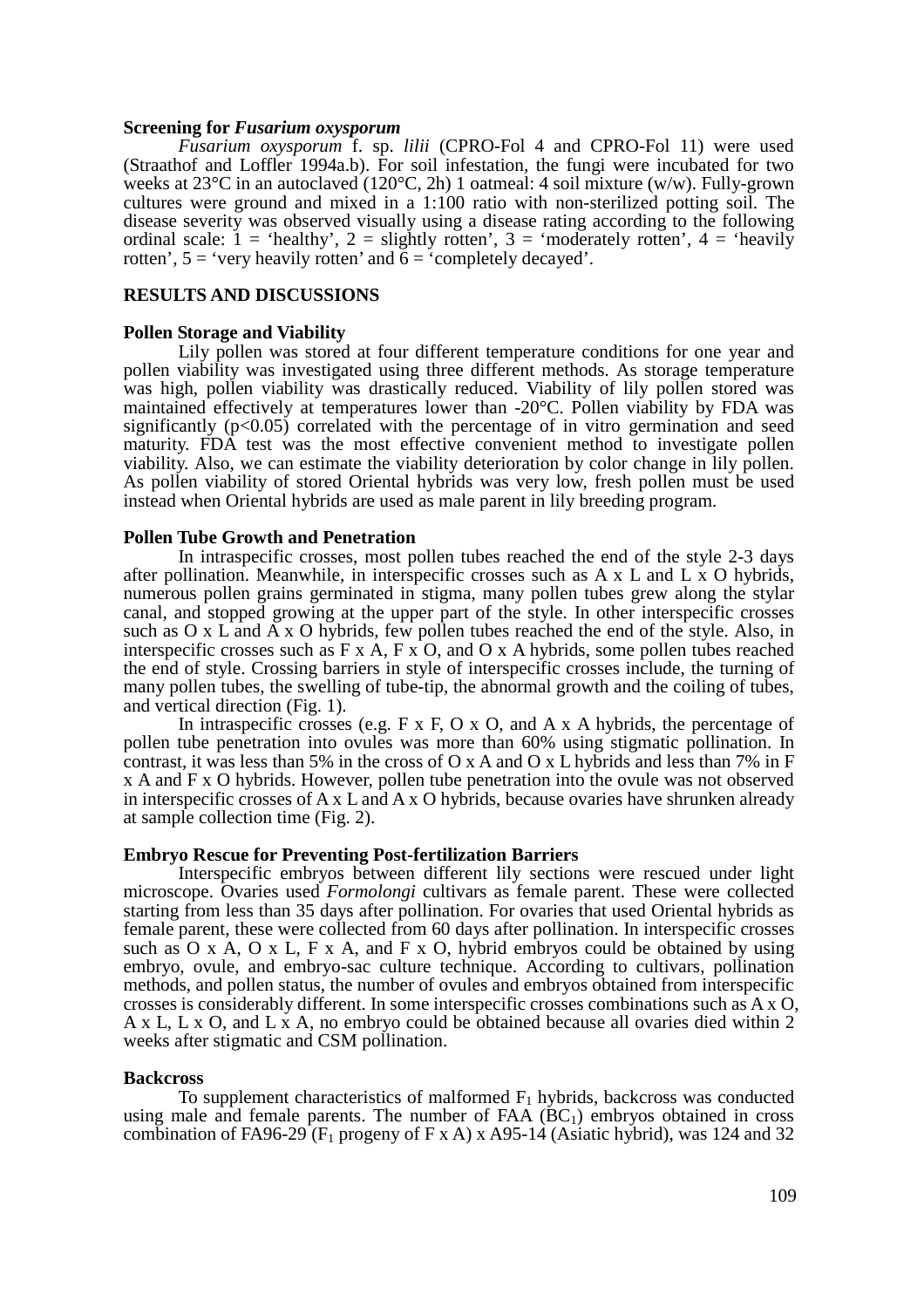ovules by stigmatic and CSM pollination, respectively. In case of FA96-24 x A95-14, 10 ovules were obtained at only CSM pollination. The number of FAF  $(BC_1)$  hybrids obtained in crossing between FA96-4  $(F_1)$  and  $F_1$  'Augusta', Formolongi hybrid, were 1 and 13 ovules by stigmatic and CSM pollination. In the case of backcrosses with FO97-9 (F<sub>1</sub> progeny of F x O) x F<sub>1</sub> Augusta (F) and FA96-24 (F<sub>1</sub>) x F<sub>1</sub> Augusta (F), no ovule was obtained by both pollination methods. Results of backcrosses can be divided into two groups according to the pollen grains used. In one group pollen grains were obtained from the female parent, and in the other group, from the male parent, in the crosses made for obtaining  $F_1$  hybrids. Obviously, if interspecific hybrids are backcrossed with the parent's pollen, the crosses are more successful when the male parent was used again as a pollen source.

# **Characteristics of FA (F x A) Hybrids**

FA progenies, FA97-9, FA96-10 (Fig. 4C 'Supia'), FA96-29, FA96-9 and FA99-1 were obtained from a cross between 'Raizan' (Fig. 4A) and A95-14 (Fig. 4B). As to the flower color of these progenies, the rate of white and pink was 1:4. If the flower color of female parent was white and that of male parent was red, intermediate color of parents, pink color was dominant color. Flower characteristics such as trumpet shape and unspotted petal of the FA progenies were similar to those of their parents. Plant height, number of flowers, flower width, and flowering time of FA progenies were distributed more diversely than those of royjrt parents. Among the FA progenies, 'Supia' (FA96-10) was bred as a new cultivar at NHRI in 2000. This cultivar had characteristics such as unspotted petal, light pink color, small size and trumpet-shaped flower, upward-facing, early flowering, high plant height and sweet fragrance.

### **Characteristics of FO (F x O) Hybrids**

FO progenies, FO97-3, FO97-12, FO97-4 (Fig. 4D), FO97-1, FO-97-10, and FO97-16 were obtained from cross combination between 'Raizan' (F) and 'O54' (O). These progenies flowered in 1997. The characteristics of FO progenies were similar to those of the oriental hybrids. These include the creamy ivory color of the female flower, deep pink color of the male flower, big flower, broad leaf shape, and strong fragrance. The advantage of FO hybrids compared to Oriental hybrids is short generation. Originally, breeding problems of Oriental hybrids are long generation time from seed to commercial bulb, long bulb production and their susceptibility to virus and *Fusarium* disease. We have worked this study to reduce breeding duration and bulb production of Oriental hybrids, using *Formolongi* hybrids as female parent, which is propagated by seeds and has short generation. In breeding program and bulb production, FO hybrids are more effective than Oriental hybrids in Korea. Among the FO hybrids, 'Hanuri' (FO97-4) was bred as new a cultivar at NHRI in 2001. It had characteristics such as unspotted petal, light pink and white color, big and Oriental-shaped flower, outward facing, early flowering and sweet fragrance.

#### **Characteristics of FAA (FA x A) Hybrids**

FAA progenies, FAA00-22, FAA01-7, FAA01-3, FAA00-4, FAA00-8 and FAA00-24 were obtained from backcrosses between FA hybrids and other Asiatic hybrids. The flower color of FAA progenies became deeper and flower shape was more stable than FA hybrids. As the flower type of pollen parent was dominant, flower type of most FAA progenies was similar to the Asiatic flower type. Also, pollen fertility of FAA lines was less than 1%. Some FAA hybrids were triploid.

#### **Pollen Fertility and Pollen Morphology after In Vitro Chromosome Doubling**

Most interspecific lily hybrids have pollen sterility. To restore the pollen sterility of interspecific hybrids, we conducted in vitro chromosome doubling with colchicines and oryzalin to obtain tetraploid hybrids. Low concentration (about 0.001-0.003%) of oryzalin was more effective to obtain tetraploid hybrids than high concentration (about 0.1%) of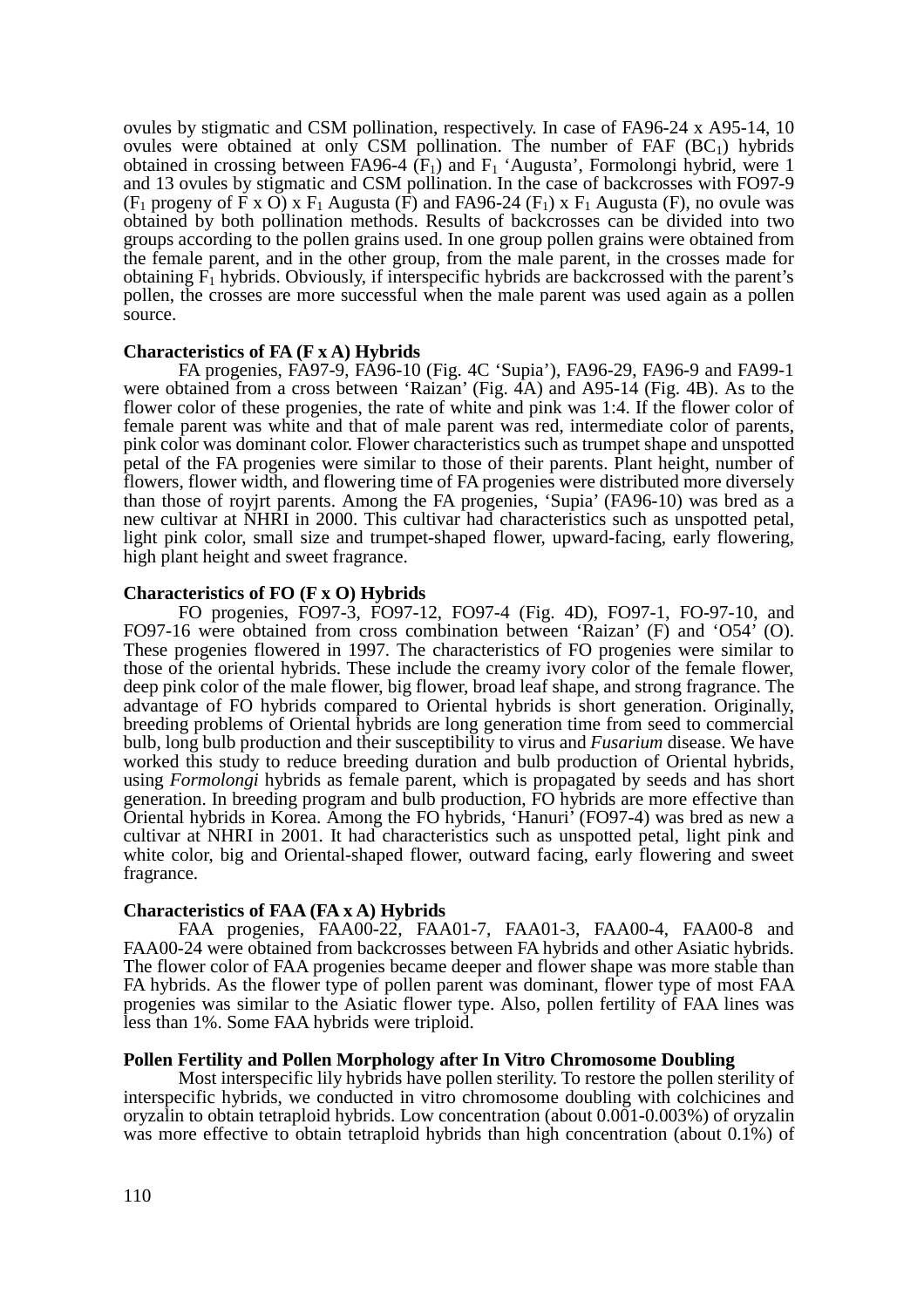## colchicines.

Pollen fertility of FA96-18 was 0%, while that of tetraploid FA96-18 was 42.3% in in vitro germination test.

Most sterile pollen grains were small empty 'shell' shape and fertile pollen of tetraploid FA96-18 was normal 'full oval' shape (Fig. 3).

## *Fusarium oxysporum* **Screening**

'Hae-wool', 'Sinavro' and FA 96-16 were classified as highly resistant cultivars and 'Supia' and 'Doran' as moderately resistant to *Fusarium* bulb-rot disease.

In interspecific crosses between cultivars of different sections, if Oriental and *Formolongi* hybrids were used as female parents, interspecific hybrids could be obtained successfully. However, Asiatic and *Longiflorum* hybrids as female parent could not produce any interspecific hybrids. Most interspecific hybrids of lilies were obtained when *Longiflorum* hybrids were used as female parent. However, we suggest that cultivars derived from *L. formolongi* are more effective than those derived from *L. longiflorum* as female parent for interspecific hybridization (Okazaki et al., 1992).

# **Literature Cited**

- Gerlach, D. 1977. Botanische Mikrotechnik. Eine Einfuhrung. Georg Thieme Verlag, Stuttgart. 311
- Janson, J., Reinders, M.C., Valkering, A.G.M., van Tuyl, J.M. and Keijzer, C.J. 1994. Pistil exudates production and pollen tube growth in *Lilium longiflorum* Thunb. Annals of Botany 73:437-446.
- Murashige, T. and Skoog, F. 1962. A revised medium for rapid growth and bioassays with tabacco tissue cultures. Physiol. Plant. 15:473-497.
- Okazaki, K., Umada, Y., Urashima, O. and Kawada, J. 1992. Interspecific hybrids of *Lilium longiflorum* and *L.* x *formolongi* with *L. rubellum* and *L. japonicum* through embryo culture. J. Japan. Soc. Hort. Sci. 60:997-1002.
- Rhee, H.K. 2002. Improvement of breeding efficiency in interspecific hybridization of lilies. Ph.D thesis, Seoul National University. 118p.
- Straathof, Th.P. and Loffler, H.J.M. 1994a. Resistance to *Fusarium oxysporum* at different developmental stages of Asiatic hybrid lilies. J. Amer. Soc. Hort. Sci. 119:1068-1072.
- Straathof, Th.P. and Loffler, H.J.M. 1994b. Screening for *Fusarium* resistance in seedling populations of Asiatic hybrid lily. Euphytica 78:43-51.
- Van Tuyl, J.M. and Lim, K.B. 2003. Interspecific hybridization and polyploidisation as tools in ornamental plant breeding. Acta Hort. 612:13-22.

# **Figures**



Fig. 1. Many pollen tubes grew straight along the style in compatible (A x A) cross combination (left). The bundle of pollen tubes turned back to the style and stopped in incompatible (A x O) cross combination (right).